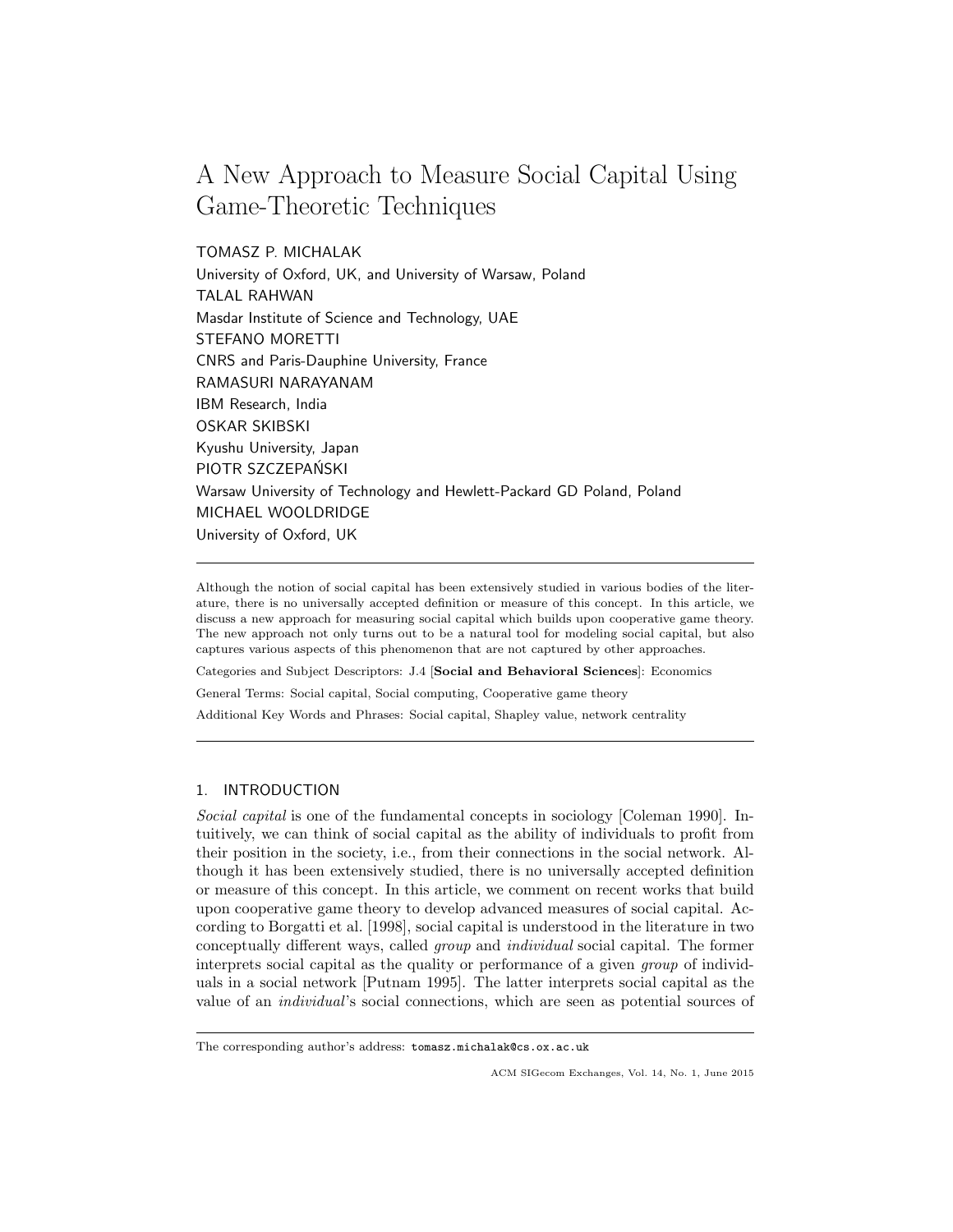## 2 · Tomasz P. Michalak et al.

information, power, or opportunities [Burt 1992]. Moreover, Borgatti et al. argue that the analysis of individual social capital can be done *externally*, while for group social capital it can be done either *internally* and *externally*. For instance, the internal analysis of group social capital would consider any given group as a universe that consists of connections, norms and trust, but nothing outside the group is modeled. In contrast, external analysis of group social capital would focus on how the members of the group are connected to the outside world. Since social capital depends on how the different actors are positioned in their social network, existing measures of social capital are usually built upon methods pertaining to social network analysis [Borgatti et al. 1998]. The following are a few such measures, categorized according to the type of social capital they capture:

- $-(\mathbf{A})$ : Individual-centric, External Measures—those focus on the connections of an individual. Some key examples include the ego-network measures [Burt and Minor 1983], the structural hole measures [Burt 1992], and the standard centrality measures such as closeness, betweenness, and eigenvector centrality.
- $-$ (B): *Group-centric, Internal Measures*—those focus on internal connections of a group and are often referred to as internal measures for collective actors. They include the average or maximum distance and homophily [Borgatti et al. 1998].
- $\mathcal{L}(\mathbf{C})$ : Group-centric, External Measures—those focus on internal connections of a group and are often referred to as external measures for collective actors. Among the most important examples are group-degree (i.e., the number of the group's neighbors), group-closeness, and group-betweenness (defined similarly) [Everett and Borgatti 1999].

Although the above measures are able to capture some aspects of social capital, they cannot capture others. Below are two particular deficiencies that we are especially interested in:

- (i) While existing measures quantify each of the above types of social capital separately, none of them sheds light on the interactions between those types;
- (ii) Since the aforementioned measures originate from social network analysis, they are limited to the aspects of social capital related solely to network topology.

In this article, we consider a more advanced approach to the measurement of social capital, which builds upon recent literature that uses concepts rooted in cooperative game theory to analyze social networks. We argue that this new approach is able to address both problems (i) and (ii) outlined above.

In the next section, we present the theoretical underpinnings of this approach.

## 2. GAME-THEORETIC CENTRALITY

In a cooperative game, players are allowed to form coalitions and share the payoff generated by cooperation. Formally, given a set of players  $N$ , the payoff generated by a coalition  $C \subseteq N$  is denoted by  $\nu(C)$ . There exist well-established schemes to divide the payoff attainable by all the players working together,  $\nu(N)$ . The most prominent one is the Shapley value [Shapley 1953], the theoretical properties of which have been extensively studied for decades. To define the Shapley value, let us denote by  $MC(C, i)$  the marginal contribution of player i to coalition C, i.e.,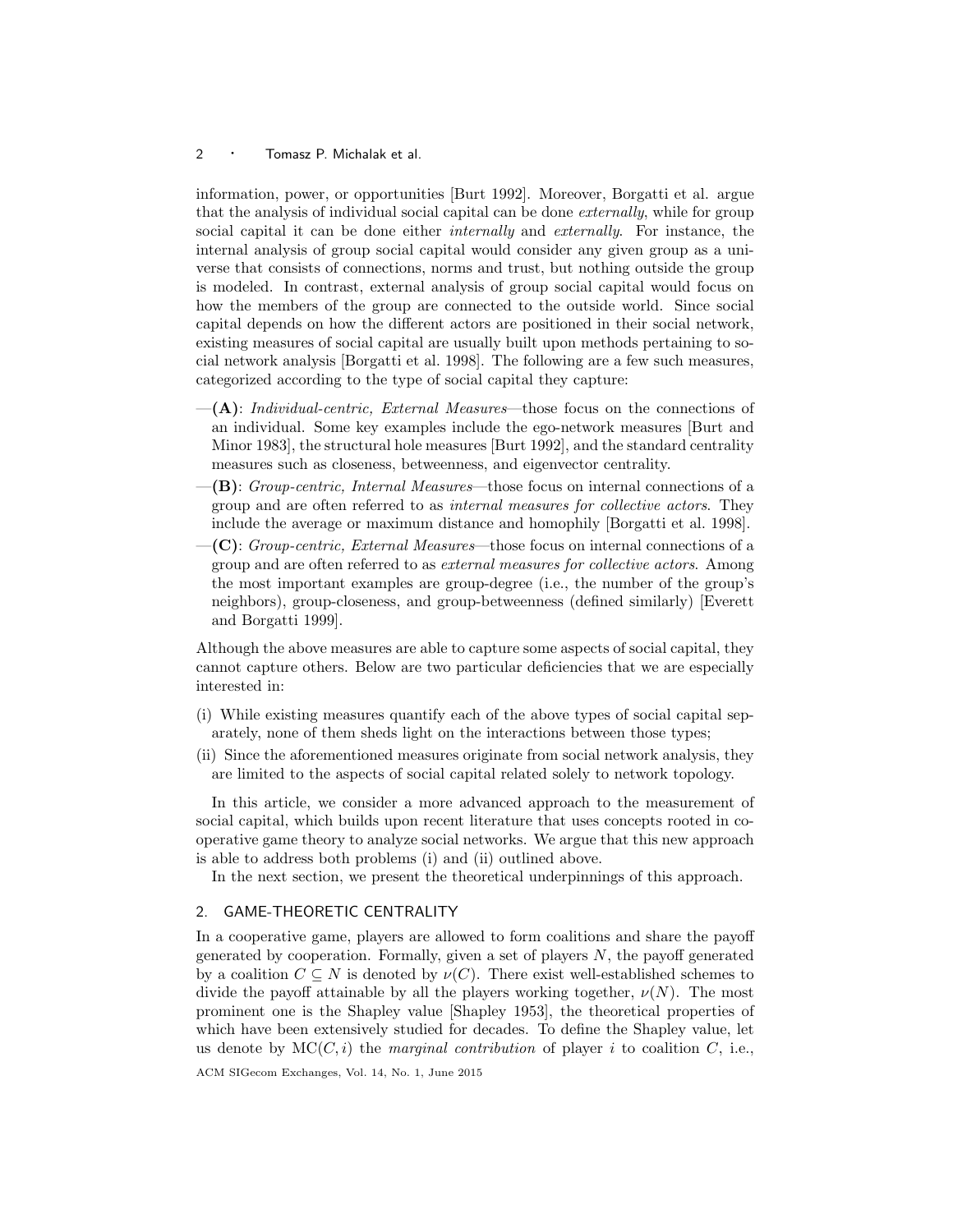$MC(C, i) = \nu(C \cup \{i\}) - \nu(C)$ . Then, the payoff of i according to the Shapley value is:

$$
SV_i(\nu) = \sum_{C \subseteq N \setminus \{i\}} \frac{|C|!(|N| - |C| - 1)!}{|N|!} MC(C, i).
$$

Game-theoretic centrality borrows the above apparatus and applies it to quantify the role played by nodes in a network. To this end, the nodes are considered to be players in a cooperative game, whereby the payoff of any coalition of nodes is assumed to capture in some way the performance of these nodes in the network. By drawing this analogy, the game-theoretic payoff division schemes that evaluate the role (also interpreted as power) of a player in a coalitional game can be used to evaluate the role of nodes in the network. As an example of such an approach, Keinan et al. [2004] divided an animal's brain into several interconnected sections that form a network. After that, certain groups of nodes (i.e., sections of the brain) were temporarily lesioned, and a payoff was assigned to each such group based on how it influenced the animal's performance. Finally, the Shapley value was used to rank the role played by individual nodes.

Game-theoretic centrality has been advocated in various domains as a networkanalysis tool, delivering insights unattainable by classical measures. In this article, we argue that this tool naturally captures various aspects of social capital. However, its use poses significant computational challenges inherited from coalitional games. In particular, given a network with a set of nodes,  $V$ , and a set of edges,  $E$ , there are  $2^{|V|}$  coalitions to consider. If each of them has to be considered separately then the exact value of a game-theoretic centrality can only be computed for very small networks. Interestingly, however, it has been recently shown that certain classes of game-theoretic centrality are computable in polynomial time [Michalak et al. 2013; Szczepański et al. 2012. We will discuss one such class in the next section.

#### 3. THE OWEN VALUE-BASED MEASURE OF SOCIAL CAPITAL

The Owen value [Owen 1977] is an extension of the Shapley value to situations in which the players are already divided into coalitions (rather than situations where players are contemplating which coalitions to form). The relevance to our socialnetwork context becomes apparent as soon as we think of those already-formed coalitions as communities. Similarly to the Shapley value, the Owen value quantifies the role of a player, but now taking into account the role of the community that this player belongs to. Thus, a player may be weak by herself, but if she belongs to a strong community, then her role will grow stronger according to the Owen value.

To define the Owen value given the set of communities  $M = \{C_1, \ldots, C_m\}$ , let us first introduce the concept of the quotient game whereby the set of players is  $M$ , (i.e., the players are the communities themselves), and the payoff of a coalition of players (i.e., a union of communities),  $R \subseteq M$  is:  $\nu^{Q}(R) = \nu(\cup R)$ . We are now ready to define the Owen value of player  $i \in C_j \in M$ . This is:

$$
OV_i(\nu, M) = \sum_{R \subseteq M \setminus \{C_j\}} \frac{|R|!(|M| - |R| - 1)!}{|M|!} \sum_{C \subseteq C_j \setminus \{i\}} \frac{|C|!(|C_j| - |C| - 1)!}{|C_j|!} \mathrm{MC}(R \cup C, i).
$$

Intuitively, the computation of the Owen value can be thought of as a two-step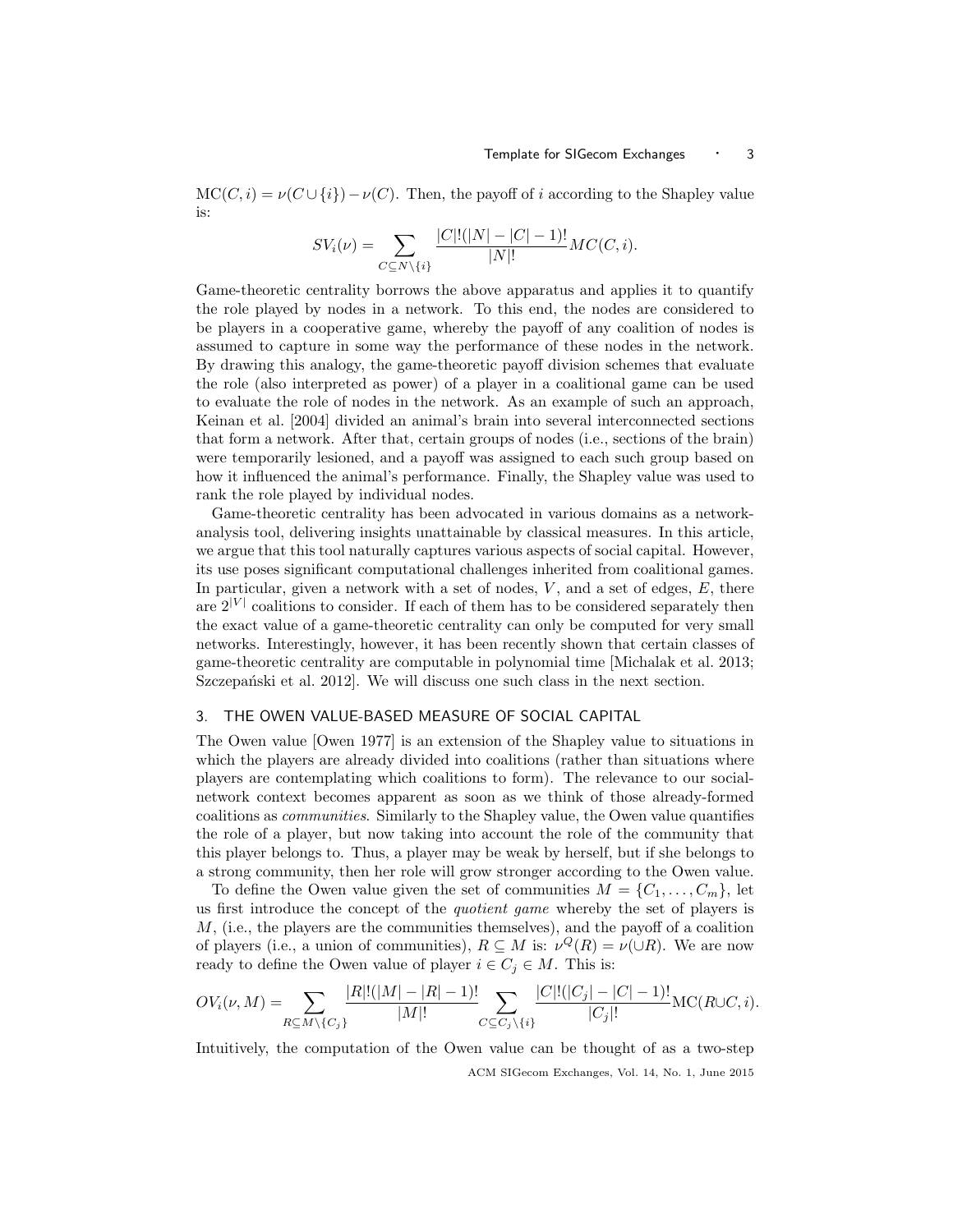## <sup>4</sup> · Tomasz P. Michalak et al.

process. In the first step, communities play the game between themselves and receive their respective Shapley values. In the second step, the values of these communities are, in turn, divided among their members, again, in spirit of the Shapley value.

Recently, Szczepański et al. [2014] proposed the game-theoretic extension of degree centrality based on the Owen value. Specifically, given a community structure M, this centrality is computed for each node  $v \in V$  as  $OV_v(\nu, M)$ , where  $\nu(C) = |Neighbors(C)|$ . It has an interesting interpretation as a measure of social capital. In particular, the social capital of an individual is increased (decreased) if she belongs to a community that is rich (poor) in terms of social capital. For instance, if a lawyer is not particularly well connected (i.e., has low degree), her social capital is still increased by the fact that she belongs to the well-connected community of lawyers. As such, this is the first social capital measure that evaluates individual actors both in the context of their relationship with the external world as well as the context of the external role of their community, thus reflecting types  $(A)$  and  $(C)$  of social capital (see the introduction).

Interestingly, while the Owen value is computationally challenging, Szczepański et al. [2014] showed that their measure can be computed in just  $O(|V| + |E|)$  time, which makes this concept practical even for large networks.

#### 4. SOCIAL CAPITAL AND THE MYERSON VALUE

Having presented a measure of social capital based on the Owen value, we now present yet another measure, based on the Myerson value. Generally speaking, the Myerson value is a solution concept from cooperative game theory, developed by Myerson [1977] as an extension of the Shapley value to settings where cooperation is restricted via a communication graph: only if players are connected, either directly via an edge or indirectly via intermediaries, can they effectively cooperate. Specifically, the Myerson value of player  $i$  is:

$$
MV_i(\nu, G) = SV_i(\nu^G),
$$

where  $\nu^G$  specifies the payoffs of coalitions as follows: if coalition C is connected in G then  $\nu^{G}(C) = \nu(C)$ . Otherwise, if C is a disconnected coalition made of m components,  $K_1, \ldots, K_m$ , then  $\nu^G(C) = \sum_{K_i} v(K_i)$ .

The Myerson value has a number of desirable properties, e.g., it is the only solution concept satisfying the following two intuitive axioms: (i) "efficiency"—the entire payoff of a connected coalition is divided among its members; (ii) "fairness" the payoffs of two players should increase (decrease) by exactly the same amount when the edge between them is added (deleted) from the communication graph.

Among the various applications of the Myerson value, Moretti et al. [2010] used it to evaluate the relevance of genes in biological networks. Here, players correspond to genes, edges correspond to interaction ties, and coalitions of genes are evaluated based on the overall magnitude of the interaction between those genes and an a priori given set of key-genes (e.g., a set of genes that are involved in a certain biological condition of interest).

González-Arangüena et al [2011] proposed a dedicated measure of social capital that builds upon the Myerson value. In particular, the authors argue that if the communication graph was complete (i.e., if every two individuals in the society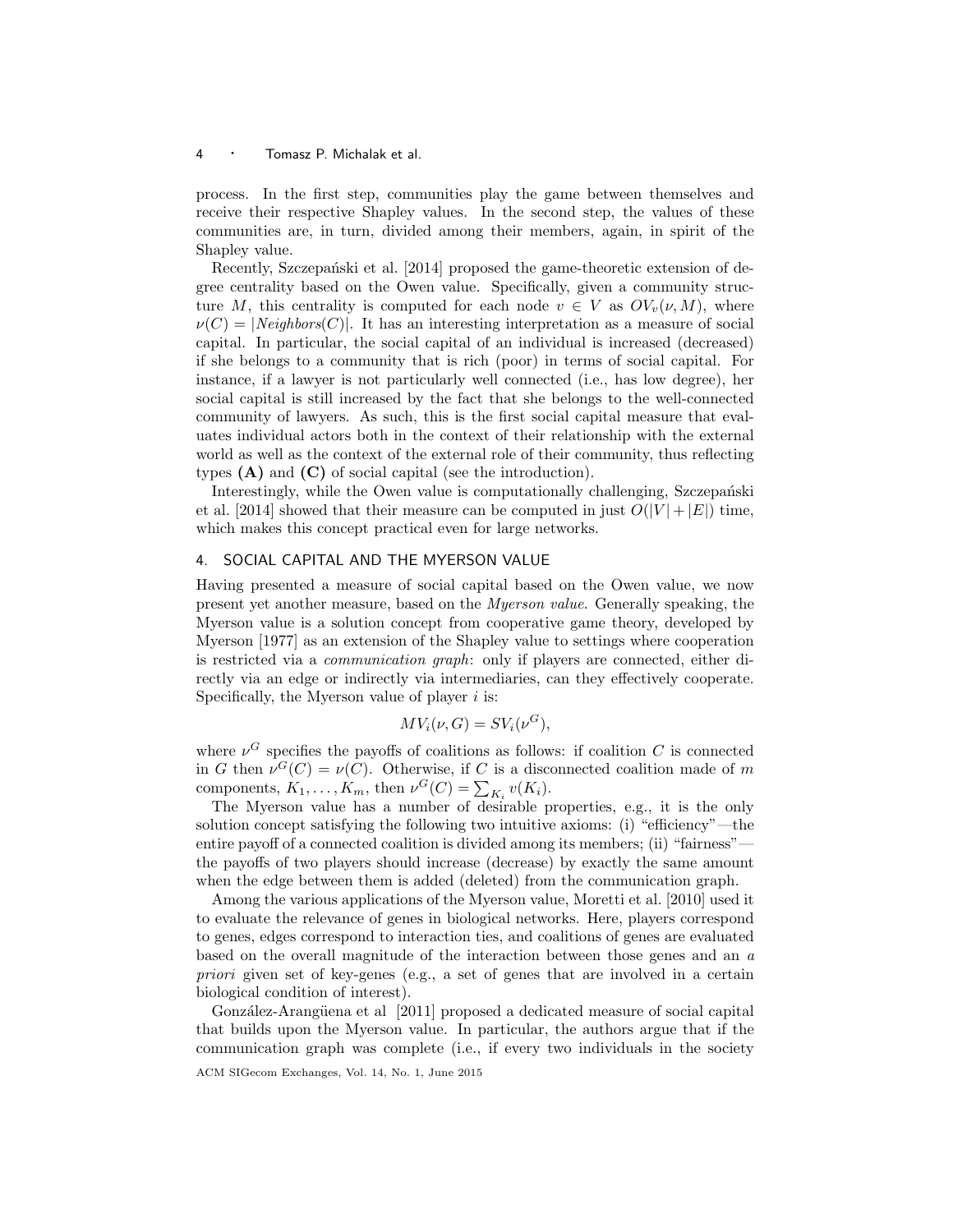knew each other) then such a situation can be modeled as a standard coalitional game, and the role of an individual can be measured using the Shapley value. On the other hand, since in reality the communication graph is incomplete (i.e., one is typically not acquainted with every other member of the society), the role of an individual can be measured using the Myerson value. Based on this argument, the authors propose to measure social capital as the difference between one's role in the actual social network, and her role in a hypothetical, complete network. That is, social capital is the impact of the social-network topology on the role that an individual plays in the society.

With the above approach, the authors measure an individual's social capital while considering both the internal and external social capital of her community, thus reflecting types  $(A)$ ,  $(B)$  and  $(C)$  of social capital (see the introduction). More specifically, the "efficiency" axiom of the Myerson value takes into account the internal role of the community, by protecting the internal capital of the community from any potential changes that may occur outside of it. On the other hand, the "fairness" axiom implies that the members of the community are influenced by their connections to non-members, which reflects the external capital.

While it is computationally challenging to compute the Myerson value exactly [Michalak et al. 2013; Skibski et al. 2014], approximation techniques such as Monte Carlo sampling have been shown to be effective (see, e.g., [Narayanam et al. 2014] and [Moretti 2014]).

#### 5. CONCLUSIONS AND FURTHER DIRECTIONS

We discussed a new approach for measuring social capital, based on techniques pertaining to cooperative game theory. We argued that the new measures are able to capture aspects of social capital that are unattainable by previous approaches.

Inspired by the ever-increasing availability of data about social interactions, an interesting direction for future research is to expand the repository of games based on which tractable social-capital measures can be defined. Furthermore, empirical evaluations of these measures, coupled with the new insights brought forward by the game-theoretic approach, may well expand on our understanding of social capital, and social substance in general.

Acknowledgements: We thank the Editor, Shaddin Dughmi, for various comments and suggestions that helped improve this article. Oskar Skibski was supported by JSPS KAKENHI Grant (2420003). Tomasz Michalak and Michael Wooldri

#### REFERENCES

- BORGATTI, S., JONES, C., AND EVERETT, M. 1998. Network Measures of Social Capital. Connections 21, 2, 27–36.
- BURT, R. AND MINOR, M. 1983. Applied network analysis: a methodological introduction. Sage Publications.
- Burt, R. S. 1992. Structural holes: The social structure of competition. Harvard University Press.
- Coleman, J. 1990. Foundations of Social Theory. Harvard University Press, Cambridge MA.
- E. GONZÁLEZ-ARANGUENA, A.B. KHMELNITSKAYA, C. M. AND DEL POZO, M. 2011. A social capital index. In In Numerical analysis and applied mathematics ICNAAM,. 2041–2043.